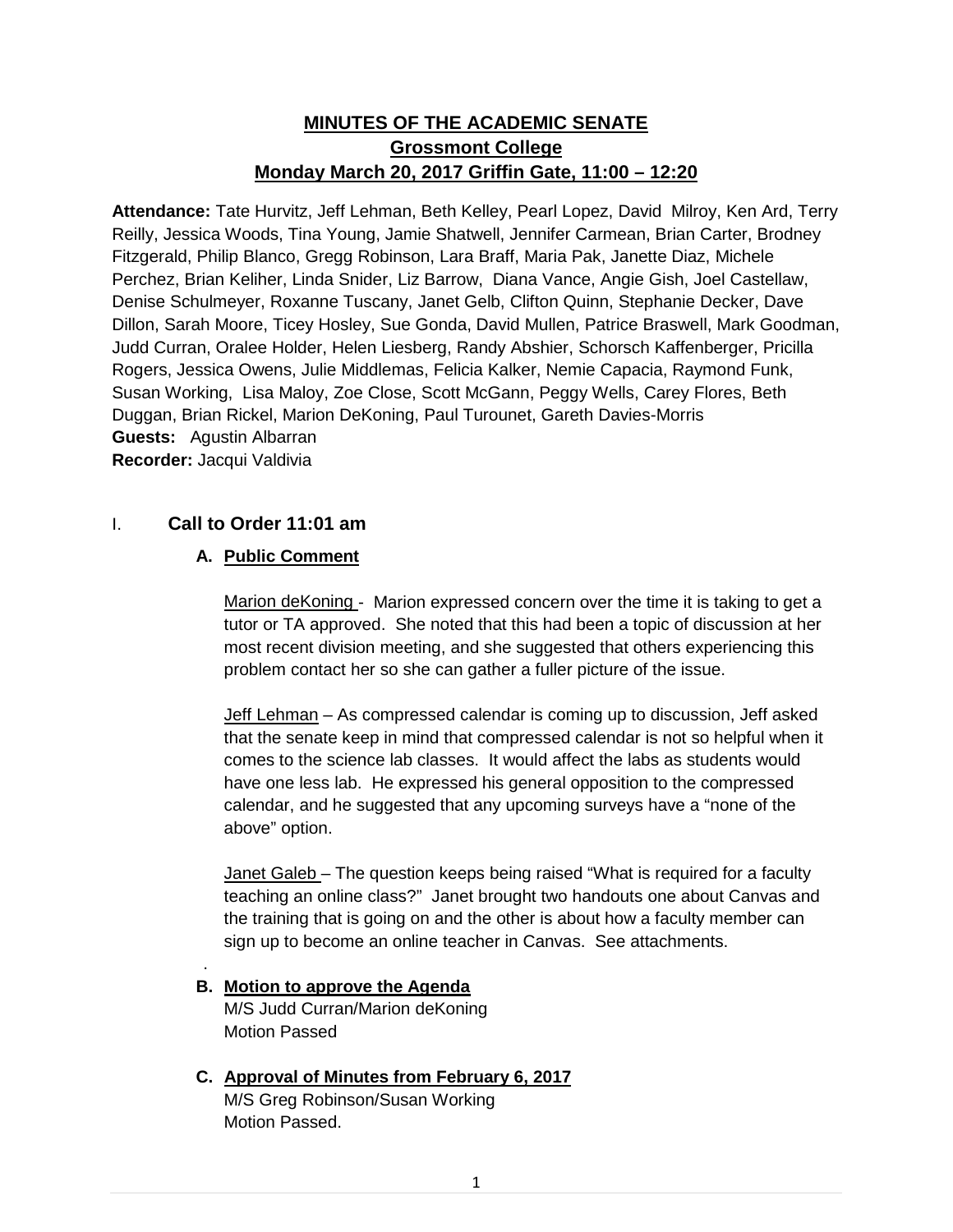# **II. Presidents Report (Tate Hurvitz)**

#### **A. "Know your Rights" Event**

The Know your Rights event is sponsored by the Dream Center and will be held on April 4, 2017 at 5:30pm -7:30pm in Griffin Gate. This event will include several community partners with information for students regarding new Immigration law and DACA student opportunities.

#### **B. Volunteer Month of Service**

Community Service Learning will be holding a few events. April is Volunteer Month coordination with Student affairs our CSL group has coordinated several volunteer opportunities for the campus community. Please encourage your students to volunteer to get our students engaged:

*Friday, April 7, 2017* - Campus beautification where students and staff clean up a part of campus.

*Tuesday, April 11, 2017-* Partnering with Jennifer Bennett and some of her students to do some campus art.

*Saturday, April 22, 201*7 - La Mesita Park Clean up

*Friday, April 21 and 28, 2017* - Feeding the hungry at Father Joe's Village

Sign-ups for these events are live on our website on Monday, March 20, 2017. *http://www.grossmont.edu/campus-life/csl/monthService.aspx*

**C.** Javier Ayala was going to discuss a possible baccalaureate program in Computer Information Technology. He is unavailable today. We will hopefully have him at our next meeting to discuss this.

# **D. Election Update – Raymond Funk**

Nominees: for VP, Steve Davis; for the three Senators at Large positions - Beth Kelly, Pearl Lopez, Liz Barrow and Part Time Rep - Salvador Dinovo. Since there were just enough to fill the spots, there was discussion about whether to drop the requirement for candidate statements. It was settled that we will have the nominees do statements. We are planning to launch the election (via email ballot) on the morning of Monday, May 3, 2017 and balloting will close at 5p.m. on Wednesday, April 5, 2017. The email ballot will contain links to the candidate statements posted on the Academic Senate Website. [addendum: Salvador Dinovo his withdrawn his name from the candidate list. We will discuss the process of electing a PT officer at the next Academic Senate meeting.]

# **III. ACTION ITEMS**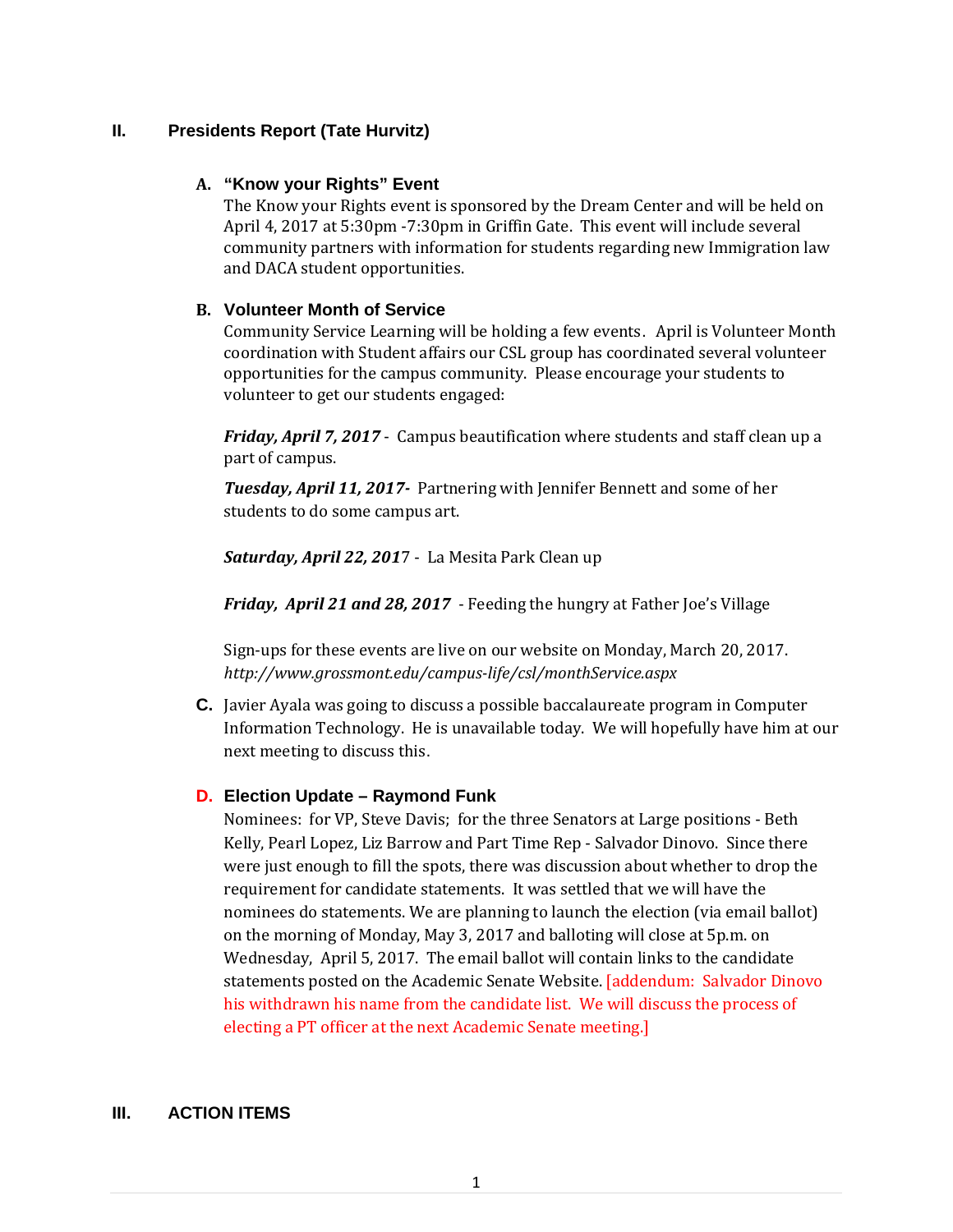# **A. Mediation Committee**

We are considering the revival of the mediation group to provide conflict resolution in the early stages of any faculty/Staff issues. There would be training for 6 faculty members.

Moved to action Gregg Robinson /Susan Working

This would be made up of faculty and a suggestion was made that a union rep be on this committee. Classified would not be on the committee but would be able to utilize the service. If this is something that the senate approves, the request for .1 release time would be submitted to the president for his approval as discretionary reassigned time. Faculty with prior experience and training would be considered with an extra advantage.

51 approve 3 opposed 1 abstention Motion Passed

# **II. INFORMATIONAL ITEMS**

# **A. ISLO's - Denise Schulmeyer**

Denise has been leading the effort to create new Institutional Student Learning Outcomes (ISLO's) This has been reviewed by IEC they had some suggestions. It is currently being distributed for more feedback and suggestions across campus. The draft was distributed with the agenda and senators were invited to offer thoughts. If you have any other questions or comments please email Denise Schulmeyer.

# **B. SB54 - Gregg Robinson**

There is a piece of legislation going through the state senate at the moment that would prohibit law enforcement from cross deputizing local law enforcement agencies for immigration enforcement. This bill would, among other things, prohibit state and local law enforcement agencies , including school police and security departments, from using state resources to investigate, interrogate, detain, detect, or arrest persons for immigration enforcement purposes, as specified. The bill would require, within 3 months after the effective date of the bill, the Attorney General, in consultation with the appropriate stakeholders, to publish model policies limiting assistance with immigration enforcement to the fullest extent possible for use by those entities for those purposes. Gregg Robinson introduced a resolution in support of the legislation (see attached).

Motion to move this to action (requires 2/3 vote) Pearl Lopez/David Milroy 46 in favor, 5 Opposed, 4 Abstentions